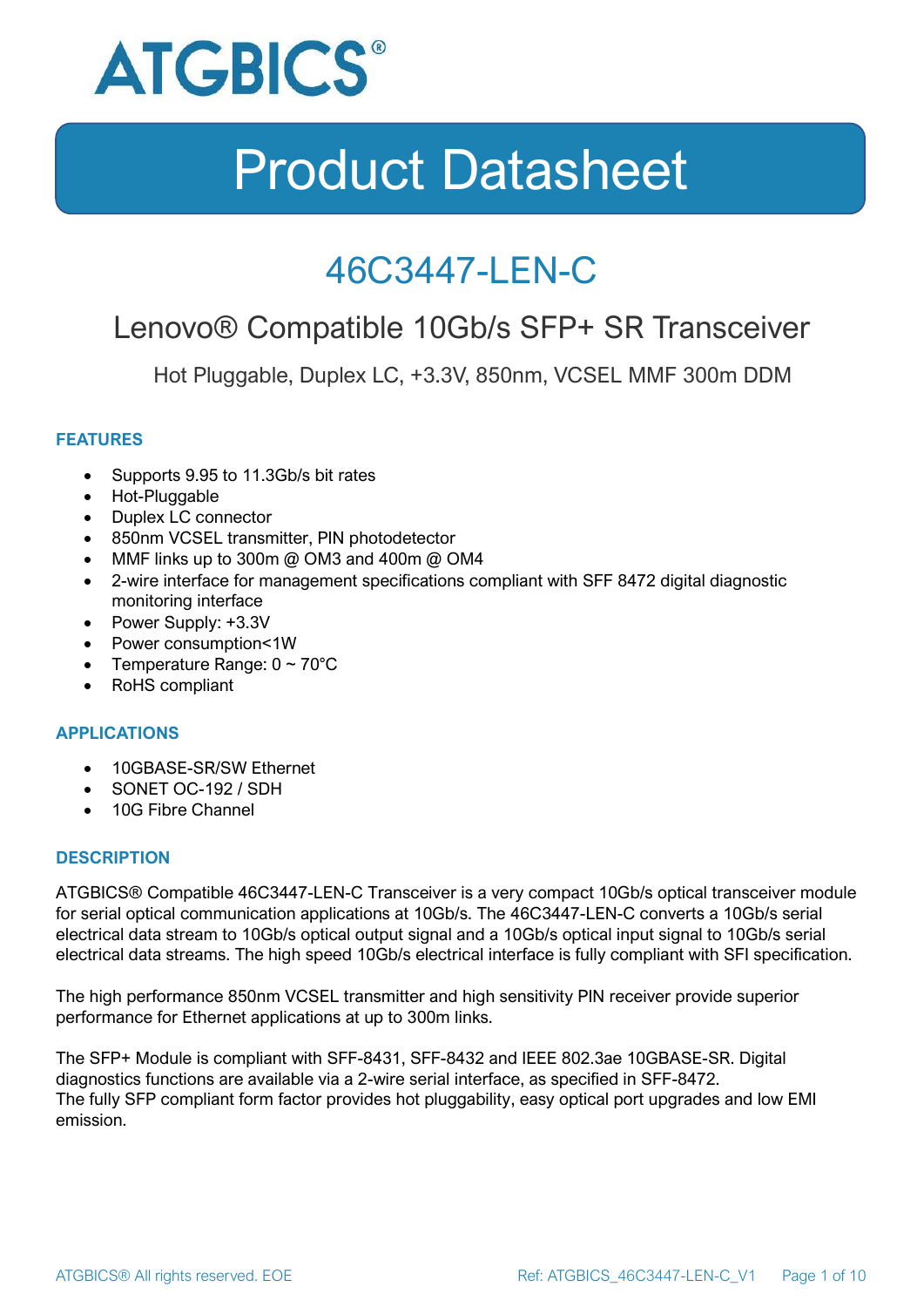

#### **Absolute Maximum Ratings**

| <b>Parameter</b>                  | <b>Symbol</b> | Min.   | <b>Typical</b> | Max.  | <b>Unit</b> |
|-----------------------------------|---------------|--------|----------------|-------|-------------|
| <b>Storage Temperature</b>        | $\mathsf{Ts}$ | $-40$  |                | $+85$ | $^{\circ}C$ |
| <b>Case Operating Temperature</b> | Tа            |        |                | 70    | °C          |
| <b>Maximum Supply Voltage</b>     | Vcc           | $-0.5$ |                | 4     |             |
| <b>Relative Humidity</b>          | <b>RH</b>     |        |                | 85    | %           |

#### **Electrical Characteristics (T<sub>OP</sub> = 0 to 70 °C, VCC = 3.135 to 3.465 Volts)**

| <b>Parameter</b>                                                              | <b>Symbol</b>         | Min.   | <b>Typical</b> | Max.           | <b>Unit</b> | <b>Notes</b>   |
|-------------------------------------------------------------------------------|-----------------------|--------|----------------|----------------|-------------|----------------|
| <b>Supply Voltage</b>                                                         | V <sub>cc</sub>       | 3.135  |                | 3.465          | $\vee$      |                |
| <b>Supply Current</b>                                                         | <b>Icc</b>            |        |                | 250            | mA          |                |
| <b>Power Consumption</b>                                                      | P                     |        |                | 1              | W           |                |
| <b>Transmitter Section:</b>                                                   |                       |        |                |                |             |                |
| Input differential impedance                                                  | $R_{in}$              |        | 100            |                | Ω           | 1              |
| <b>Tx Input Single Ended DC Voltage</b><br><b>Tolerance (Ref VeeT)</b>        | $\vee$                | $-0.3$ |                | $\overline{4}$ | $\vee$      |                |
| Differential input voltage swing                                              | Vin, pp               | 180    |                | 700            | mV          | $\overline{2}$ |
| <b>Transmit Disable Voltage</b>                                               | $V_D$                 | 2      |                | <b>Vcc</b>     | $\vee$      | 3              |
| <b>Transmit Enable Voltage</b>                                                | $V_{EN}$              | Vee    |                | $Vee+0.8$      | $\vee$      |                |
| <b>Receiver Section:</b>                                                      |                       |        |                |                |             |                |
| <b>Single</b><br><b>Ended</b><br>Output<br><b>Voltage</b><br><b>Tolerance</b> | $\vee$                | $-0.3$ |                | $\overline{4}$ | $\vee$      |                |
| <b>Rx Output Diff Voltage</b>                                                 | Vo                    | 300    |                | 850            | mV          |                |
| <b>Rx Output Rise and Fall Time</b>                                           | Tr/Tf                 | 30     |                |                | ps          | $\overline{4}$ |
| <b>LOS Fault</b>                                                              | VLOS fault            | 2      |                | <b>VCCHOST</b> | V           | 5              |
| <b>LOS Normal</b>                                                             | V <sub>LOS</sub> norm | Vee    |                | $Vee+0.8$      | $\vee$      | 5              |

Notes:

- 1. Connected directly to TX data input pins. AC coupling from pins into laser driver IC.
- 2. Per SFF-8431 Rev 3.0
- 3. Into 100 ohms differential termination.
- 4. 20%~80%
- 5. LOS is an open collector output. Should be pulled up with 4.7k 10kΩ on the host board. Normal operation is logic 0; loss of signal is logic 1. Maximum pull-up voltage is 5.5V.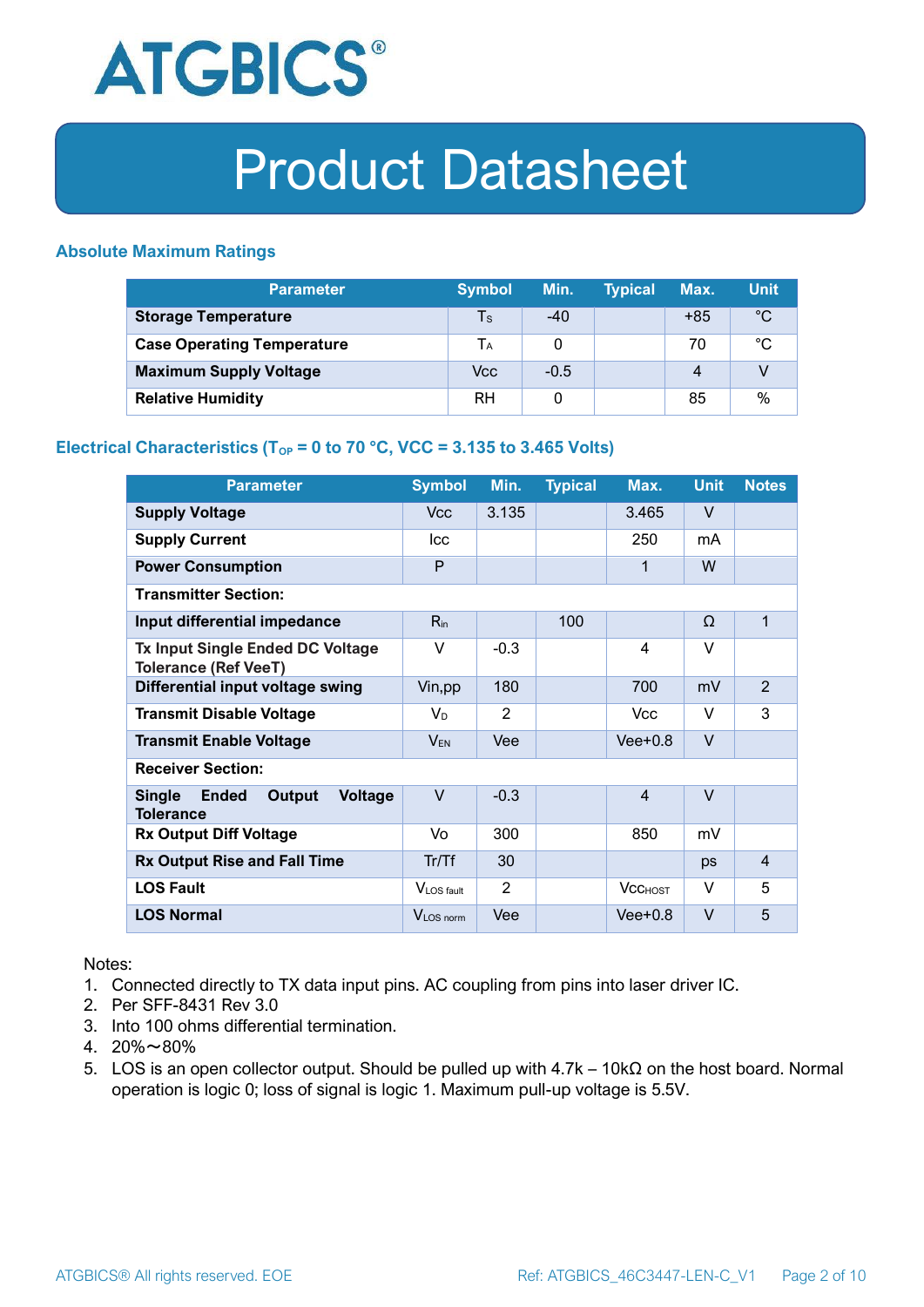

#### **Optical Parameters** ( $T_{OP} = 0$  to 70°C, VCC = 3.135 to 3.465 Volts)

| <b>Parameter</b>                                          | <b>Symbol</b>    | Min.        | <b>Typical</b> | Max.           | <b>Unit</b>     | <b>Notes</b>   |  |
|-----------------------------------------------------------|------------------|-------------|----------------|----------------|-----------------|----------------|--|
| <b>Transmitter Section:</b>                               |                  |             |                |                |                 |                |  |
| <b>Center Wavelength</b>                                  | λt               | 840         | 850            | 860            | nm              |                |  |
| <b>RMS spectral width</b>                                 | $\lambda_{RMS}$  |             |                | $\overline{4}$ | nm              |                |  |
| <b>Average Optical Power</b>                              | Pavg             | $-7.3$      |                | $-1$           | dBm             | 1              |  |
| <b>Optical Power OMA</b>                                  | Poma             |             | $-1.5$         |                | dBm             |                |  |
| <b>Laser Off Power</b>                                    | Poff             |             |                | $-30$          | dBm             |                |  |
| <b>Extinction Ratio</b>                                   | <b>ER</b>        | 3.5         |                |                | dB              |                |  |
| <b>Transmitter</b><br><b>Dispersion</b><br><b>Penalty</b> | <b>TDP</b>       |             |                | 3.9            | dB              | 2              |  |
| <b>Relative Intensity Noise</b>                           | Rin              |             |                | $-128$         | dB/Hz           | 3              |  |
| <b>Optical</b><br>Return<br>Loss<br><b>Tolerance</b>      |                  | 20          |                |                | dB              |                |  |
| <b>Receiver Section:</b>                                  |                  |             |                |                |                 |                |  |
| <b>Center Wavelength</b>                                  | λr               | 840         |                | 860            | nm              |                |  |
| <b>Receiver Sensitivity (OMA)</b>                         | Sen              |             |                | $-11.1$        | dB <sub>m</sub> | $\overline{4}$ |  |
| <b>Stressed Sensitivity (OMA)</b>                         | $Sens_T$         |             |                | $-7.5$         | dBm             | 4              |  |
| <b>Los Assert</b>                                         | <b>LOSA</b>      | $-30$       |                |                | dBm             |                |  |
| <b>Los Dessert</b>                                        | LOS <sub>D</sub> |             |                | $-12$          | dBm             |                |  |
| <b>Los Hysteresis</b>                                     | LOS <sub>H</sub> | 0.5         |                |                | dB              |                |  |
| <b>Overload</b>                                           | Sat              | $\mathbf 0$ |                |                | dBm             | 5              |  |
| <b>Receiver Reflectance</b>                               | <b>Rrx</b>       |             |                | $-12$          | dB              |                |  |

Notes:

- 1. Average power figures are informative only, per IEEE802.3ae.
- 2. TWDP figure requires the host board to be SFF-8431 compliant. TWDP is calculated using the Matlab code provided in clause 68.6.6.2 of IEEE802.3ae.
- 3. 12dB reflection.
- 4. Conditions of stressed receiver tests per IEEE802.3ae. CSRS testing requires the host board to be SFF-8431 compliant.
- 5. Receiver overload specified in OMA and under the worst comprehensive stressed condition.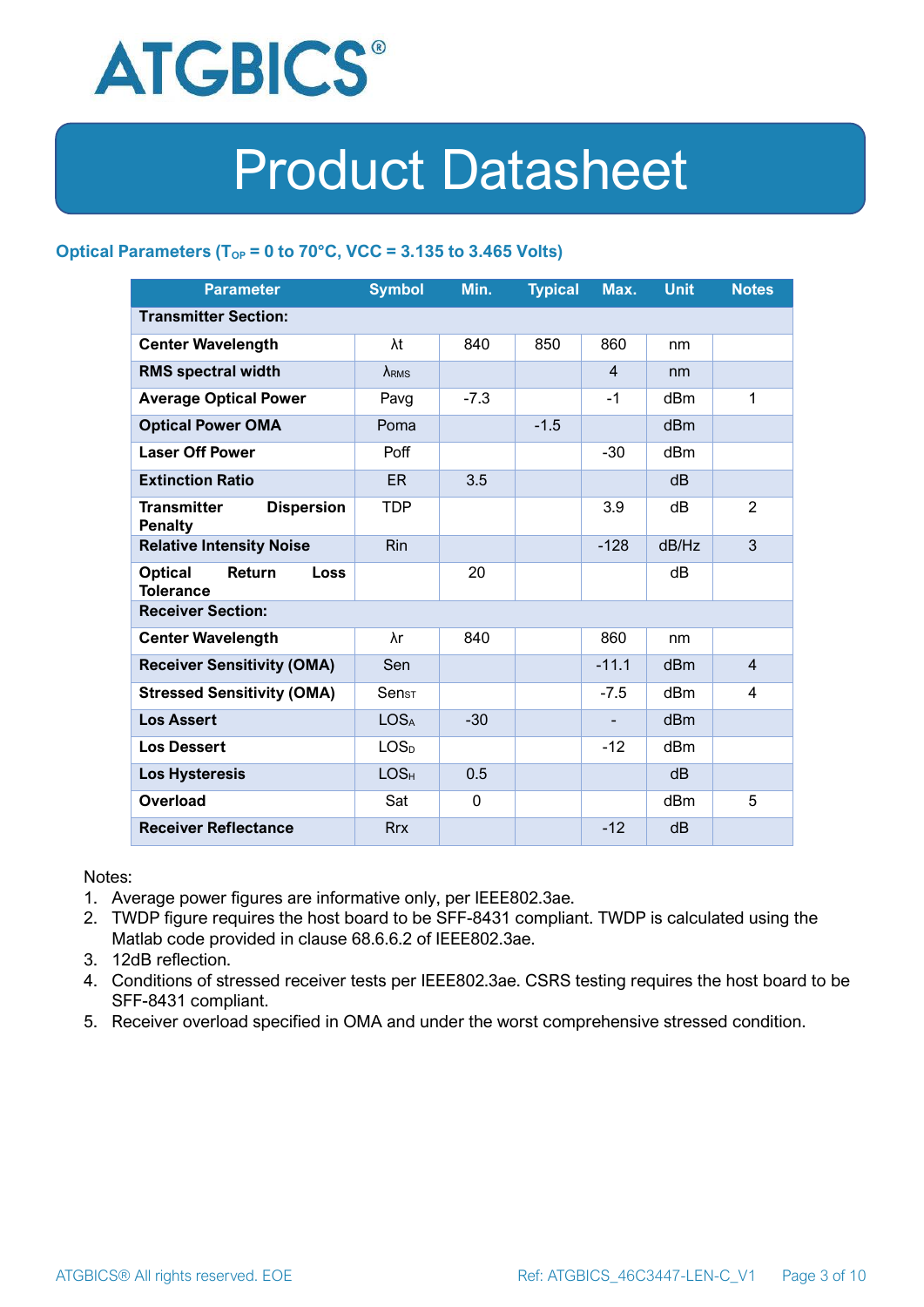

#### **Timing Characteristics**

| <b>Parameter</b>                                             | <b>Symbol</b>           | Min. | <b>Typical</b> | Max. | <b>Unit</b> |
|--------------------------------------------------------------|-------------------------|------|----------------|------|-------------|
| <b>TX Disable Assert Time</b>                                | t off                   |      |                | 10   | <b>US</b>   |
| <b>TX_Disable Negate Time</b>                                | t_on                    |      |                | 1    | ms          |
| Initialize Include<br>Reset of<br>Time to<br><b>TX FAULT</b> | t int                   |      |                | 300  | ms          |
| <b>TX FAULT from Fault to Assertion</b>                      | t fault                 |      |                | 100  | <b>us</b>   |
| <b>TX Disable Time to Start Reset</b>                        | t reset                 | 10   |                |      | <b>us</b>   |
| <b>Receiver Loss of Signal Assert Time</b>                   | T <sub>A</sub> , RX_LOS |      |                | 100  | <b>us</b>   |
| <b>Receiver Loss of Signal Deassert Time</b>                 | $T_d, RX$ LOS           |      |                | 100  | <b>US</b>   |
| <b>Rate-Select Change Time</b>                               | t ratesel               |      |                | 10   | <b>us</b>   |
| <b>Serial ID Clock Time</b>                                  | t serial-<br>clock      |      |                | 100  | <b>kHz</b>  |

#### **Pin Assignment**

Diagram of Host Board Connector Block Pin Numbers and Name

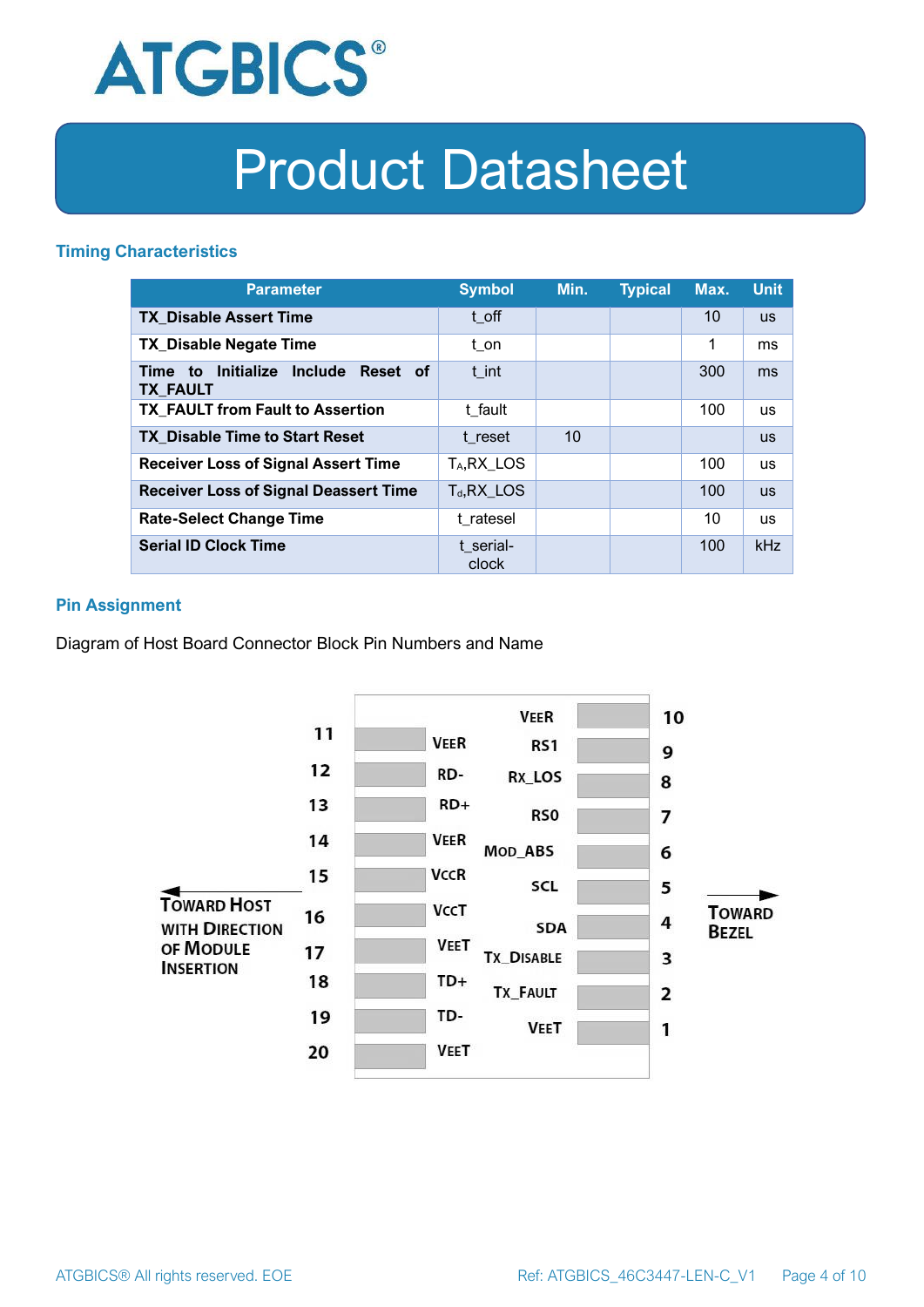

#### **Pin Function Definitions**

| <b>PIN No</b>  | <b>Name</b>                 | <b>Function</b>                                                                                                                     | <b>Notes</b>   |
|----------------|-----------------------------|-------------------------------------------------------------------------------------------------------------------------------------|----------------|
| 1              | VeeT                        | Module transmitter ground                                                                                                           | $\mathbf 1$    |
| $\mathbf{2}$   | <b>Tx Fault</b>             | Module transmitter fault                                                                                                            | 2              |
| $\overline{3}$ | <b>Tx</b><br><b>Disable</b> | Transmitter Disable; Turns off transmitter laser output                                                                             | 3              |
| 4              | <b>SDL</b>                  | 2 wire serial interface data input/output (SDA)                                                                                     |                |
| $5\phantom{1}$ | <b>SCL</b>                  | 2 wire serial interface clock input (SCL)                                                                                           |                |
| 6              | MOD-<br><b>ABS</b>          | Module Absent, connect to VeeR or VeeT in the module                                                                                | $\overline{2}$ |
| $\overline{7}$ | RS <sub>0</sub>             | Rate select0, optionally control SFP+ receiver. When high,<br>input data rate >4.5Gb/ s; when low, input data rate<br>$<=4.5Gb/s$   |                |
| 8              | <b>LOS</b>                  | Receiver Loss of Signal Indication                                                                                                  | 4              |
| 9              | RS <sub>1</sub>             | Rate select0, optionally control SFP+ transmitter. When<br>high, input data rate >4.5Gb/s; when low, input data rate<br>$<=4.5Gb/s$ |                |
| 10             | VeeR                        | Module receiver ground                                                                                                              | 1              |
| 11             | <b>VeeR</b>                 | Module receiver ground                                                                                                              | 1              |
| 12             | RD-                         | Receiver inverted data out put                                                                                                      |                |
| 13             | $RD+$                       | Receiver non-inverted data out put                                                                                                  |                |
| 14             | <b>VeeR</b>                 | Module receiver ground                                                                                                              | 1              |
| 15             | <b>VccR</b>                 | Module receiver 3.3V supply                                                                                                         |                |
| 16             | <b>VccT</b>                 | Module transmitter 3.3V supply                                                                                                      |                |
| 17             | VeeT                        | Module transmitter ground                                                                                                           | $\mathbf{1}$   |
| 18             | TD+                         | Transmitter inverted data out put                                                                                                   |                |
| 19             | TD-                         | Transmitter non-inverted data out put                                                                                               |                |
| 20             | VeeT                        | Module transmitter ground                                                                                                           | 1              |

Notes:

- 1. The module ground pins are isolated from the module case.
- 2. This pin is an open collector/drain output pin and is pulled up with 4.7K-10Kohms to Host\_Vcc on the host board.
- 3. This pin is pulled up with 4.7K-10Kohms to VccT in the module.
- 4. This pin is an open collector/drain output pin and is pulled up with 4.7K-10Kohms to Host Vcc on the host board.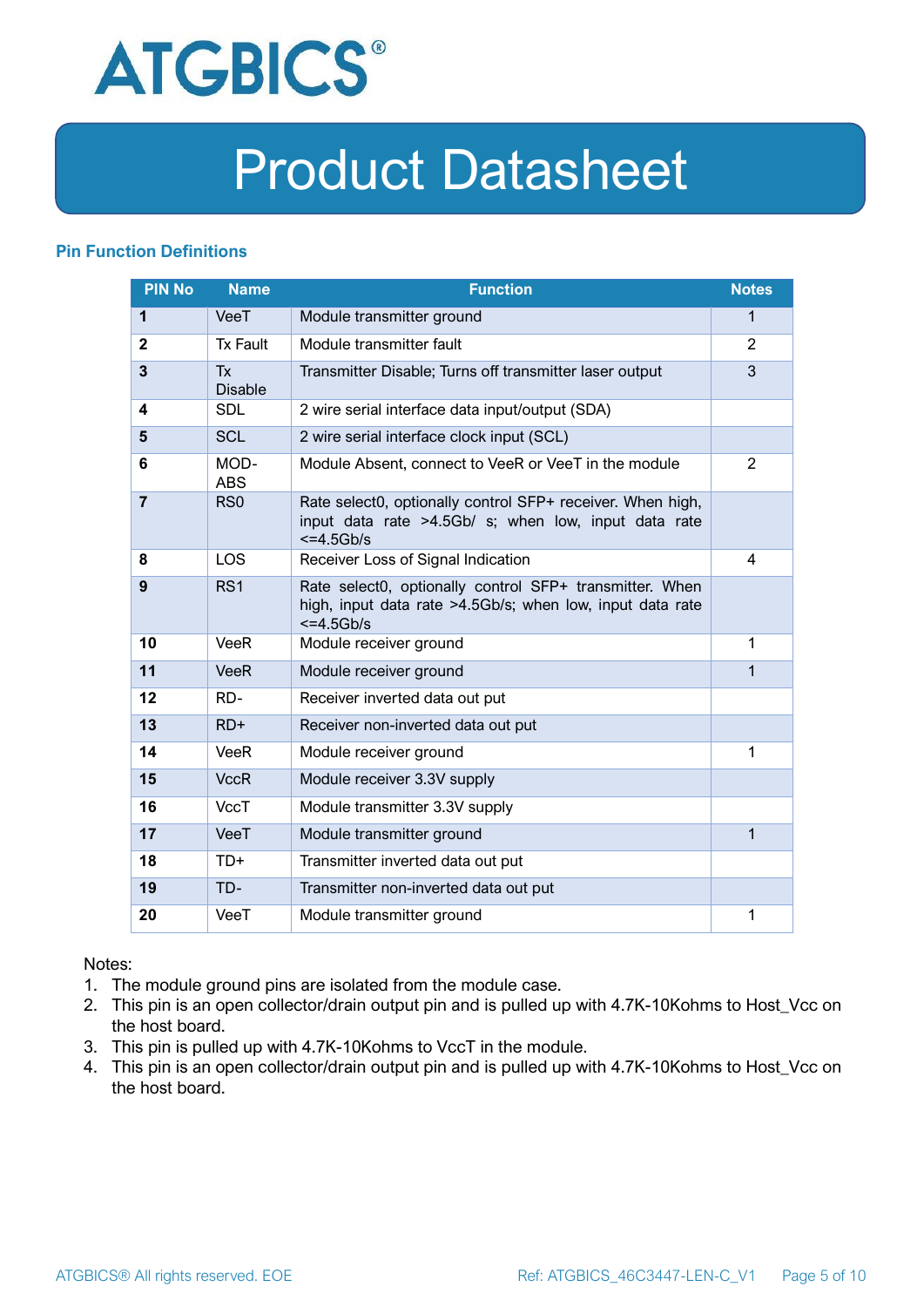

#### **SFP Module EEPROM Information and Management**

The SFP modules implement the 2-wire serial communication protocol as defined in the SFP -8472. The serial ID information of the SFP modules and Digital Diagnostic Monitor parameters can be accessed through the I <sup>2</sup>C interface at address A0h and A2h. The memory is mapped in Table 1. Detailed ID information (A0h) is listed in Table 2. And the DDM specification at address A2h. For more details of the memory map and byte definitions, please refer to the SFF-8472, "Digital Diagnostic Monitoring Interface for Optical Transceivers". The DDM parameters have been internally calibrated.

#### Table 1 - Digital Diagnostic Memory Map (Specific Data Field Descriptions)

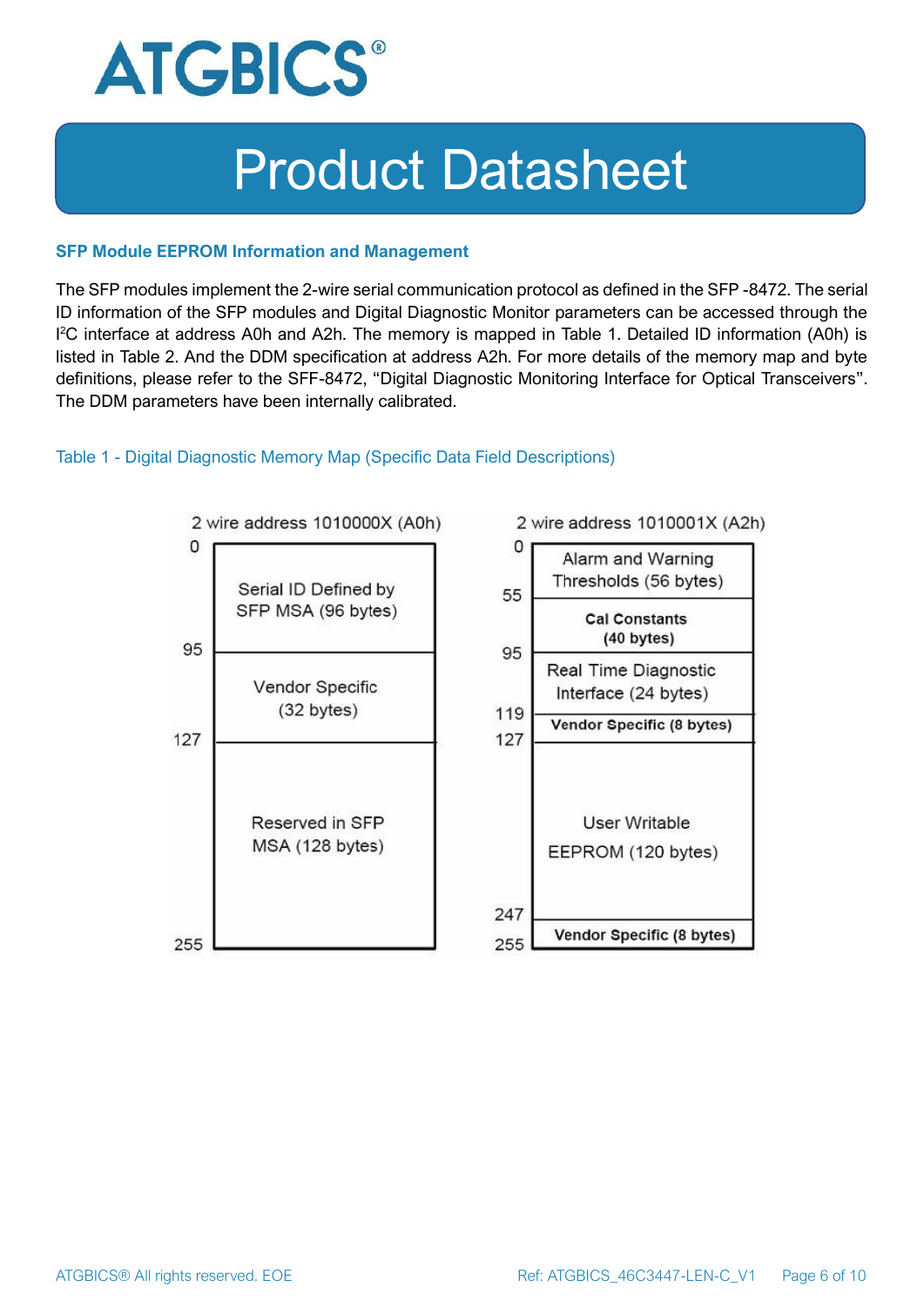

#### Table 2 - EEPROM Serial ID Memory Contents (A0h)

| <b>Data</b><br><b>Address</b> | Length<br>(Byte)                 | <b>Name of</b><br>Length | <b>Description and Contents</b>                                                                                                   |
|-------------------------------|----------------------------------|--------------------------|-----------------------------------------------------------------------------------------------------------------------------------|
| <b>Base ID Fields</b>         |                                  |                          |                                                                                                                                   |
| $\mathbf 0$                   | 1                                | Identifier               | Type of Serial transceiver (03h=SFP)                                                                                              |
| 1                             | $\mathbf{1}$                     | Reserved                 | Extended identifier of type serial transceiver<br>(04h)                                                                           |
| $\mathbf{2}$                  | 1                                | Connector                | Code of optical connector type (07=LC)                                                                                            |
| $3 - 10$                      | 8                                | Transceiver              | 10G Base-SR                                                                                                                       |
| 11                            | 1                                | Encoding                 | 64B/66B                                                                                                                           |
| 12                            | $\mathbf{1}$                     | BR, Nominal              | Nominal baud rate, unit of 100Mbps                                                                                                |
| $13 - 14$                     | 2                                | Reserved                 | (0000h)                                                                                                                           |
| 15                            | $\mathbf{1}$                     | Length(9um)              | Link length supported for 9/125um fibre, units of<br>100 <sub>m</sub>                                                             |
| 16                            | $\mathbf 1$                      | Length(50um)             | Link length supported for 50/125um fibre, units<br>of 10m                                                                         |
| 17                            | $\mathbf{1}$                     | Length(62.5um)           | Link length supported for 62.5/125um fibre,<br>units of 10m                                                                       |
| 18                            | $\mathbf{1}$                     | Length(Copper)           | Link length supported for copper, units of meters                                                                                 |
| 19                            | $\mathbf{1}$                     | Reserved                 |                                                                                                                                   |
| 20-35                         | 16                               | <b>Vendor Name</b>       | SFP vendor name: ATGBICS                                                                                                          |
| 36                            | $\mathbf{1}$                     | Reserved                 |                                                                                                                                   |
| 37-39                         | 3                                | Vendor OUI               | SFP transceiver vendor OUI ID                                                                                                     |
| 40-55                         | 16                               | Vendor PN                | Part Number: "46C3447-LEN-C" (ASCII)                                                                                              |
| 56-59                         | 4                                | Vendor rev               | Revision level for part number                                                                                                    |
| 60-62                         | 3                                | Reserved                 |                                                                                                                                   |
| 63                            | 1                                | <b>CCID</b>              | Least significant byte of sum of data in address<br>$0 - 62$                                                                      |
| <b>Extended ID Fields</b>     |                                  |                          |                                                                                                                                   |
| 64-65                         | $\overline{2}$                   | Option                   | Indicates which<br>optical<br><b>SFP</b><br>signals<br>are<br>implemented<br>(001Ah = LOS, TX_FAULT, TX_DISABLE all<br>supported) |
| 66                            | $\mathbf{1}$                     | BR, max                  | Upper bit rate margin, units of %                                                                                                 |
| 67                            | 1                                | BR, min                  | Lower bit rate margin, units of %                                                                                                 |
| 68-83                         | 16                               | Vendor SN                | Serial number (ASCII)                                                                                                             |
| 84-91                         | 8                                | Date code                | OEM's Manufacturing date code                                                                                                     |
| 92-94                         | 3                                | Reserved                 |                                                                                                                                   |
| 95                            | 1                                | <b>CCEX</b>              | code for the<br>Fields<br>Check<br>extended<br>ID<br>(addresses 64 to 94)                                                         |
|                               | <b>Vendor Specific ID Fields</b> |                          |                                                                                                                                   |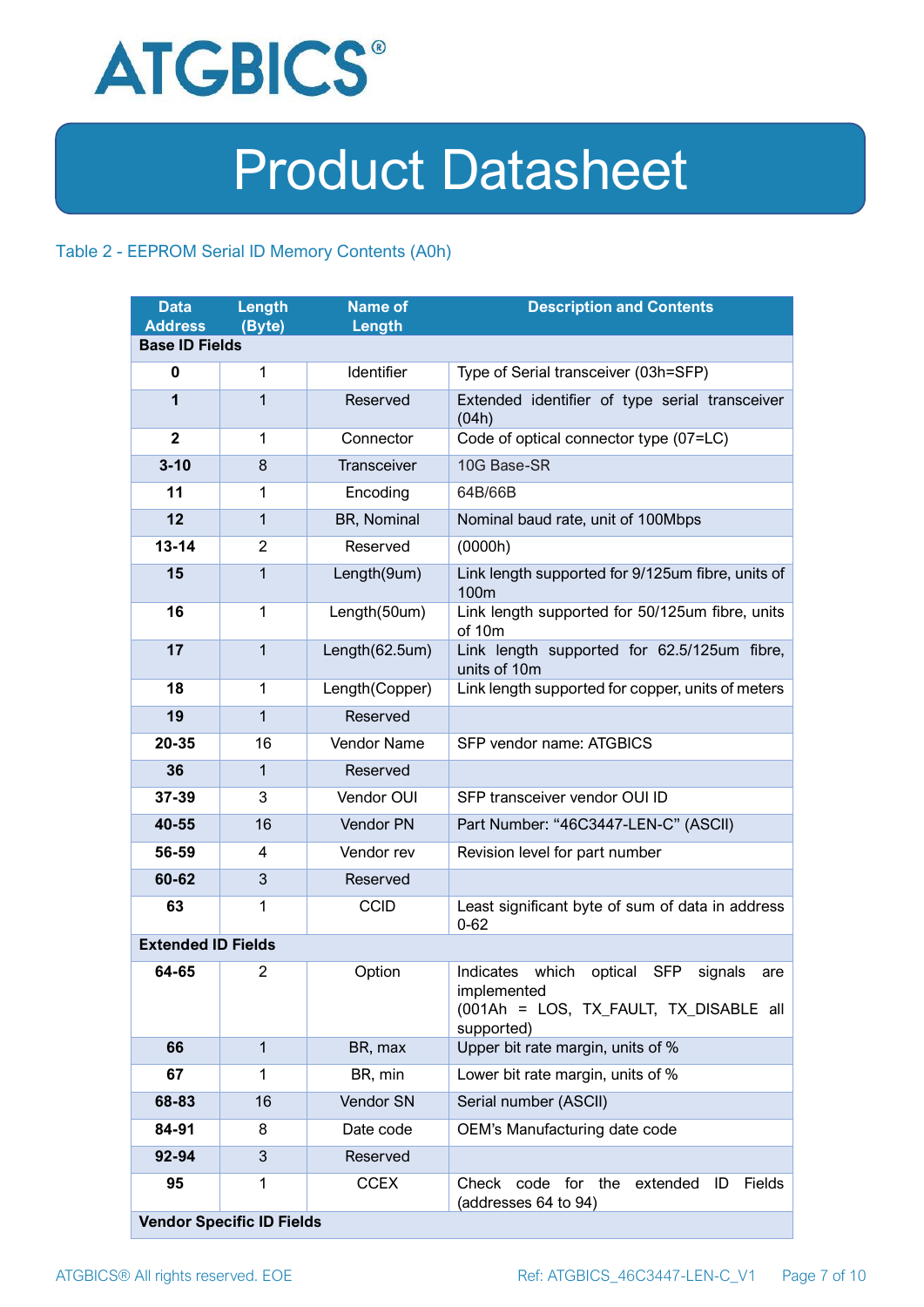

| 96-127      | າາ  | Readable | OEM specific date, read only |
|-------------|-----|----------|------------------------------|
| $128 - 255$ | 128 | Reserved | Reserved for SFF-8079        |

#### **Digital Diagnostic Monitor Characteristics**

| <b>Data</b><br><b>Address</b> | <b>Parameter</b>                        | <b>Accuracy</b> | Unit          |
|-------------------------------|-----------------------------------------|-----------------|---------------|
| 96-97                         | <b>Transceiver Internal Temperature</b> | ±3.0            | $^{\circ}C$   |
| 98-99                         | VCC3 Internal Supply Voltage            | ±3.0            | %             |
| 100-101                       | Laser Bias Current                      | ±10             | $\frac{0}{0}$ |
| 102-103                       | <b>Tx Output Power</b>                  | ±3.0            | dBm           |
| 104-105                       | <b>Rx Input Power</b>                   | ±3.0            | dBm           |

#### **Regulatory Compliance**

The 46C3447-LEN-C complies with international Electromagnetic Compatibility (EMC) and international safety requirements and standards (see details in Table following).

| Electrostatic Discharge<br>(ESD) to the Electrical Pins                               | MIL-STD-883E<br>Method 3015.7                                             | Class 1(>1000 V)                          |
|---------------------------------------------------------------------------------------|---------------------------------------------------------------------------|-------------------------------------------|
| Electrostatic<br>Discharge<br>(ESD)<br>LC<br>the<br><b>Duplex</b><br>to<br>Receptacle | IEC 61000-4-2<br><b>GR-1089-CORE</b>                                      | Compatible with standards                 |
| Electromagnetic<br>Interference (EMI)                                                 | FCC Part 15 Class B<br>EN55022 Class B (CISPR 22B)<br><b>VCCI Class B</b> | Compatible with standards                 |
| Laser Eye Safety                                                                      | 1040.10<br>21CFR<br>and<br>FDA.<br>1040.11<br>EN60950, EN (IEC) 60825-1,2 | Compatible with Class 1 laser<br>product. |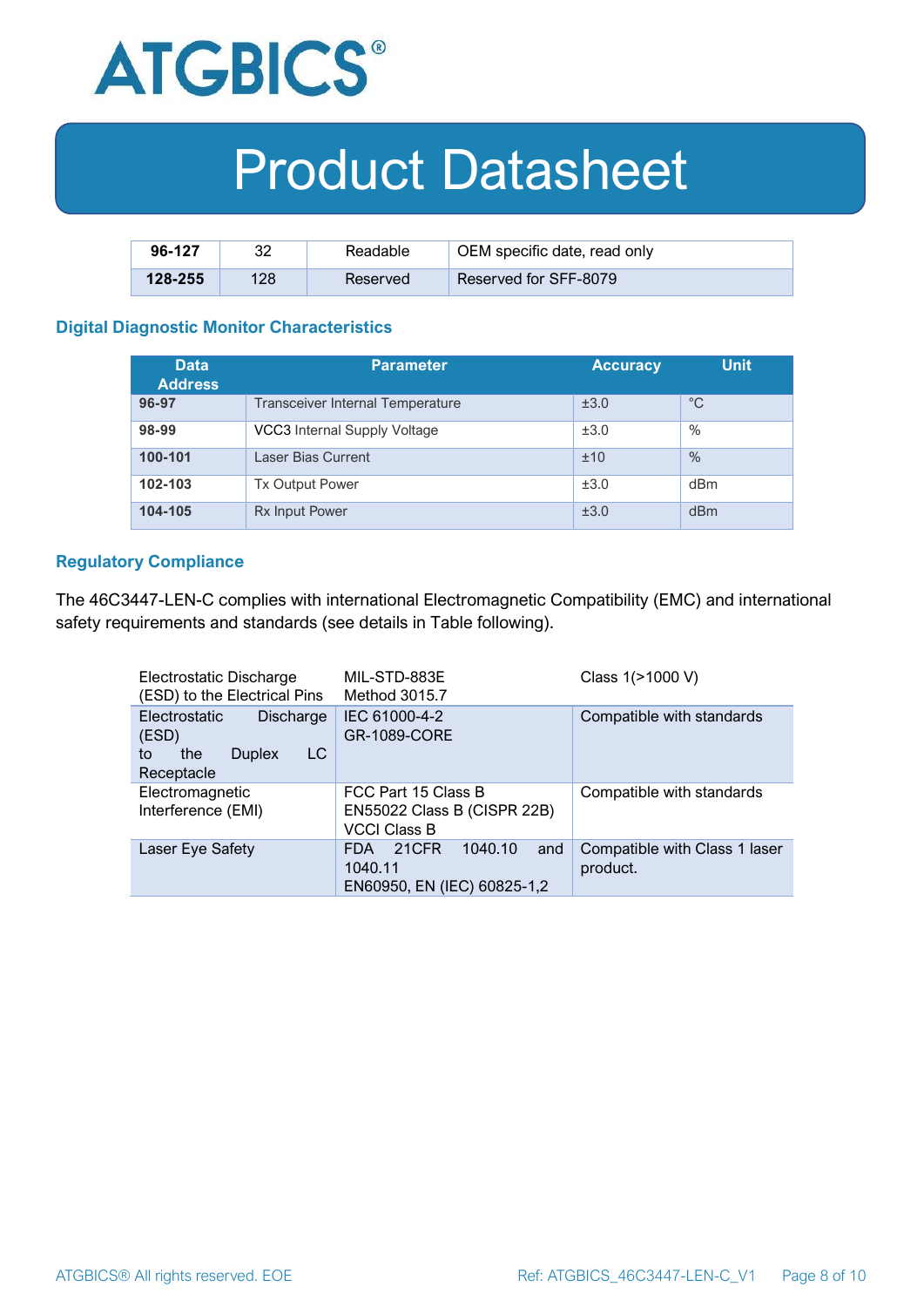

#### **Recommended Circuit**



#### **Recommended Host Board Power Supply Circuit**



**Recommended High-speed Interface Circuit**